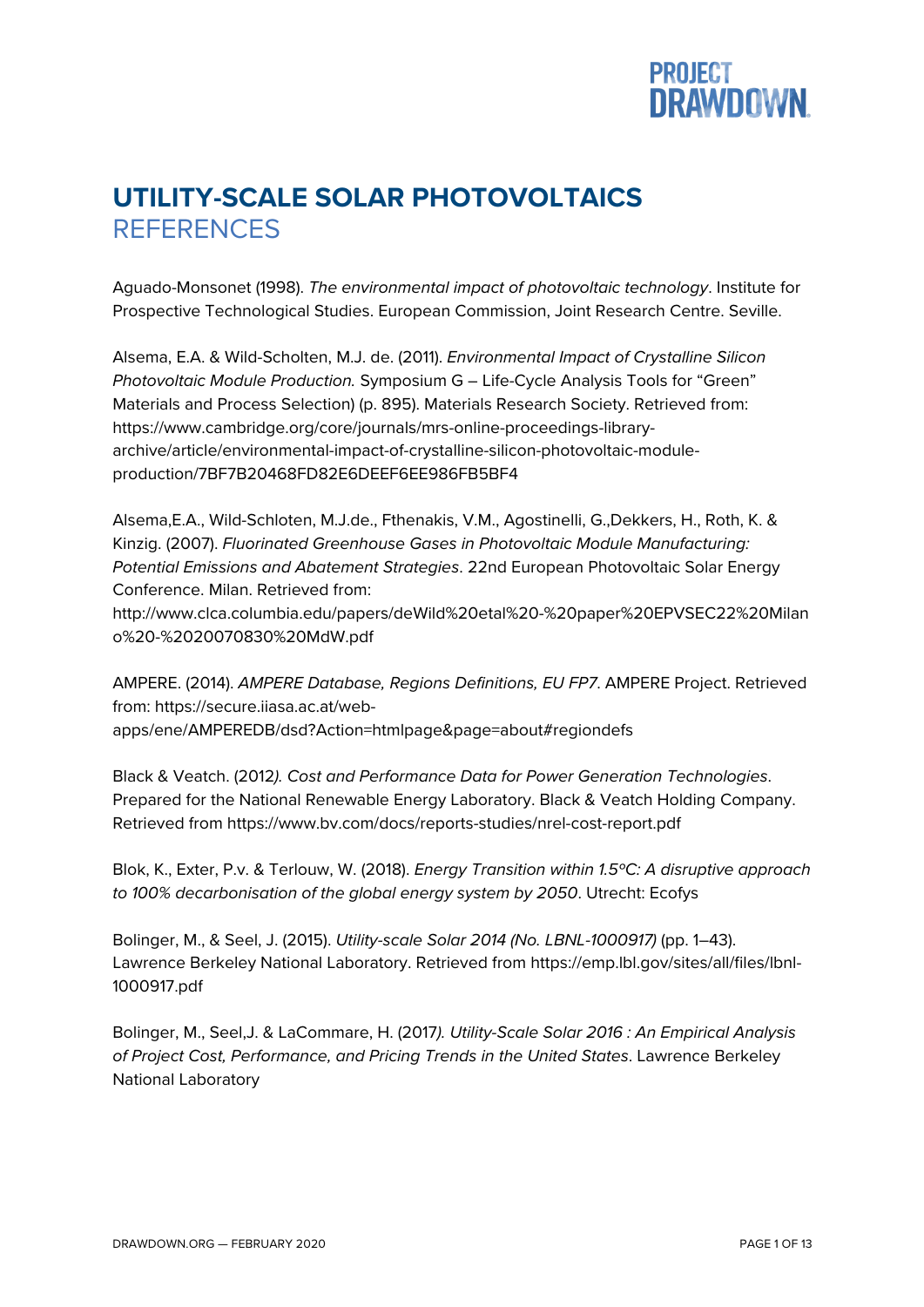Bolton, D. (2016). *Germany has so much renewable energy that people are being paid to consume electricity*. Retrieved July 21, 2016, from http://www.independent.co.uk/environment/renewable-energy-germany-negative-priceselectricity-wind-solar-a7024716.html

BP. (2018). *BP Statistical Review of World Energy 2018*. British Petroleum. London

Castillo-Ramírez, A., Meija-Giraldo & Munzo-Galeano, N. (2017). Large-Scale Solar PV LCOE Comprehensive Breakdown Methodology. *CT & F - Ciencia, Tecnologia y Futuro, pp. 117-136.* Retrieved November 25, 2018, from http://www.scielo.org.co/pdf/ctyf/v7n1/0122-5383-ctyf-7- 01-00117.pdf

CPUC (2015). *California Renewables Portfolio Standard (RPS)*. California Public Utilities Commission. San Francisco. Retrieved July 21, 2016, from http://www.cpuc.ca.gov/RPS\_Homepage/.

de Moor, H., Schaeffer, G.K., Seebregts, A. et al. (2003). *Experience curve approach for more effective policy instruments.* Photovoltaic Energy Conversion, 2003. Proceedings of 3rd World Conference on. Vol. 3. IEEE.

DEA (2012). *Technology Data for Energy Plants Generation of Electricity and District Heating, Energy Storage and Energy Carrier Generation and Conversion*. Danish Energy Agency and Energinet, Denmark. Retrieved from:

https://www.energinet.dk/SiteCollectionDocuments/Danske%20dokumenter/Forskning/Techn ology\_data\_for\_energy\_plants.pdf

Denholm, P., Clark, K., & O'Connell, M. (2016). *On the path to sunshot: emerging issues and challenges in integrating high levels of solar into the electrical generation and transmission system*. NREL (National Renewable Energy Laboratory (NREL), Golden, CO (United States)). Retrieved from http://www.osti.gov/scitech/biblio/1253978

Dominguez-Ramos, A., M. Held, R. Aldaco, M. Fischer, and A. Irabien. (2010). Prospective CO<sub>2</sub> emissions from energy supplying systems: Photovoltaic systems and conventional grid within Spanish frame conditions. *International Journal of Life Cycle Assessment 15(6): 557–566.*

Ecofys (2018). *Energy transition within 1.5ºC.* A disruptive approach to 100% decarbonization of the global energy system by 2050. Ecofys- A Navigant Company. Retrieved from: https://www.navigant.com/-

/media/www/site/downloads/energy/2018/navigant2018energytransitionwithin15c.pdf

Edenhofer, O., Pichs Madruga, R. & Sokona, Y. United Nations Environment Programme, World Meteorological Organization, Intergovernmental Panel on Climate Change, & Potsdam-Institut für Klimafolgenforschung (Eds.). (2012). *Renewable energy sources and climate change mitigation: special report of the Intergovernmental Panel on Climate Change*. New York: Cambridge University Press.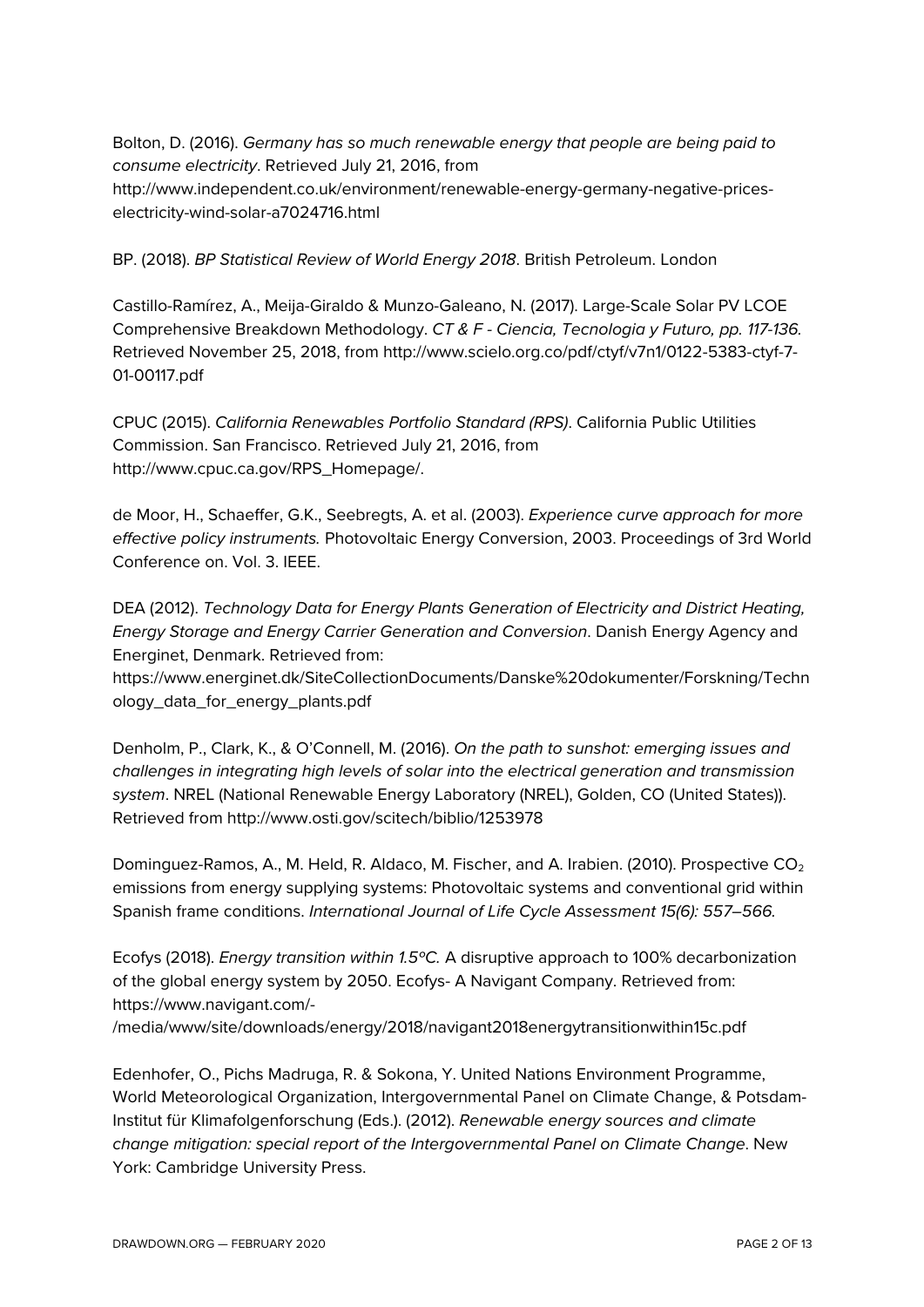EERE. (2016). *Sunshot 2030*. Washington: US Department of Energy. Retrieved from https://www.energy.gov/eere/solar/sunshot-2030

EIA, US. (2015). *Updated capital cost estimates for utility scale electricity generating plants*. Washington: U.S. Energy Information Administration Retrieved from http://www.eia.gov/forecasts/capitalcost/

EIA, US. (2016). *Capital Cost Estimates for Utility Scale Electricity Generating Plants*. US DOE Energy Information Administration. Washington. Retrieved from https://www.eia.gov/analysis/studies/powerplants/capitalcost/pdf/capcost\_assumption.pdf.

EIA, US. (2018). *Frequently Asked Questions*. US DOE Energy Information Administration. Washington. Retrieved on 15 November from: https://www.eia.gov/tools/faqs/

EIA. (2018). *International Energy Outlook 2017*. US Department of Energy. Energy Information Administration. Washington. Retrieved from: https://www.eia.gov/outlooks/ieo/pdf/0484(2017).pdf

Elshurafa, A.M., Albardi, S.R., Bigerna,S. & Bollino, C.A. (2018). Estimating the learning curve of solar PV balance–of–system for over 20 countries: Implications and policy recommendations. *Journal of Cleaner Production, pp-122-134.*

Energy and Environmental Economics Inc (2014). *Capital cost review of power generation technologies.* San Francisco. Retrieved from

https://www.wecc.biz/Reliability/2014\_TEPPC\_Generation\_ CapCost\_Report\_E3.pdf. Energy and Environmental Economics, Inc.

Equinor (2018). *Energy Perspectives 2018, Long-term macro and market outlook.* Equinor. Retrieved from: https://www.equinor.com/en/news/07jun2018-energy-perspectives.html

Finnegan, S., Jones, C. & Sharples, S. (2018). *The embodied CO2e of sustainable energy technologies used in buildings: A review article*. Energy and Buildings, Vol 181, 15 Dec, 2018. pp.50-61.

Fraunhofer ISE. (2015). *Current and Future Cost of Photovoltaics. Long-term Scenarios for Market Development, System Prices and LCOE of Utility-Scale*. Fraunhofer ISE. Berlin.

Fraunhofer ISE. (2016). *Photovoltaics Report*. Fraunhofer, Institute for Solar Energy. Berlin. Retrieved from https://issuu.com/kanagagnana/docs/2016-11-17\_photovoltaics\_report

Fraunhofer ISE. (2018). *Photovoltaics Report*. Fraunhofer, ISE. Berlin. Retrieved from https://www.ise.fraunhofer.de/content/dam/ise/de/documents/publications/studies/Photovolta ics-Report.pdf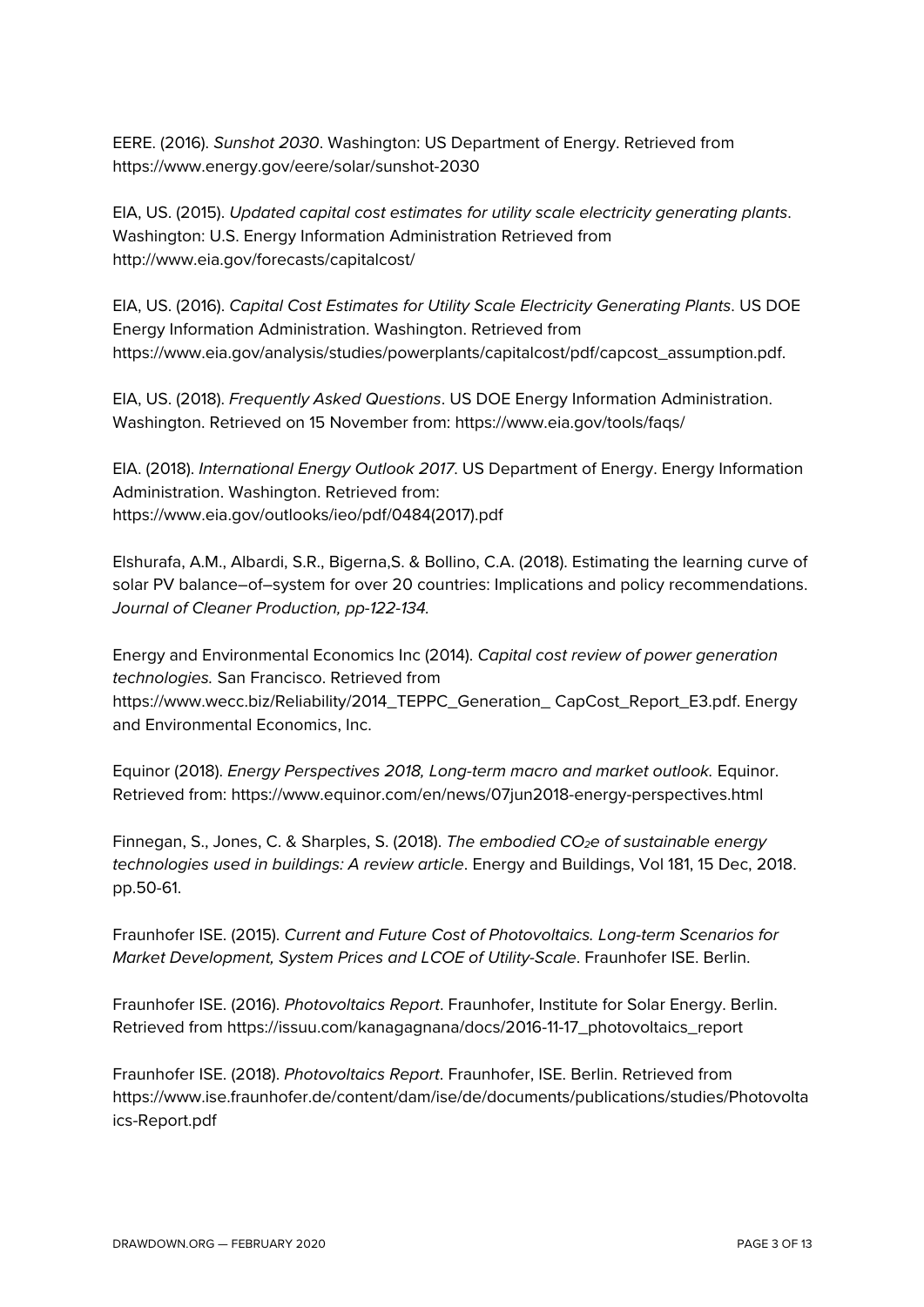Green, M. A., Emery, K., Hishikawa, Y., Warta, W. & Dunlop, E.D. (2014). *Solar Cell Efficiency Tables (Version 45).* Wiley Online Library. Retrieved from: https://doi.org/10.1002/pip.2573

Green, M. A., Ho-Baillie, A., & Snaith, H. J. (2014a). The emergence of perovskite solar cells. *Nature Photonics, 8(7), 506–514.* Retrieved from http://doi.org/10.1038/nphoton.2014.134

Greenpeace. (2015). *World Energy [R]evolution, a sustainable world energy outlook*. Retrieved from

http://www.greenpeace.org/international/Global/international/publications/climate/2015/Energ y-Revolution-2015-Full.pdf

GTM Research, & SEIA. (2015). *US Solar Market Insight Report: 2014 Year in Review*. Retrieved from: www.seia.org/research-resources/solar-market-insight-report-2014-q4

Gunther, M. (2015). *Meteroic rise of perovskite solar cells under scrutiny over efficiencies*. Retrieved from The Royal Society of Chemistry (GB). Retrieved from https://www.chemistryworld.com/news/meteoric-rise-of-perovskite-solar-cells-under-scrutinyover-efficiencies/8324.article

Grantham Institute and Carbon Tracker (2017). Expect the Unexpected. The Disruptive Power of Low-carbon Technology. Grantham Institute- Climate Change and the Environment and Carbon Tracker Initiative. Retrieved from https://www.imperial.ac.uk/media/imperialcollege/grantham-institute/public/publications/collaborative-publications/Expect-the-Unexpected\_CTI\_Imperial.pdf

Haas, R., Lettner, G., Auer, H., & Duic, N. (2013). The looming revolution: How photovoltaics will change electricity markets in Europe fundamentally. *Energy, 57, 38–43.* http://doi.org/10.1016/

Hayward, J., Graham, P.W. (2017). *Electricity generation technology cost projections: 2017- 2050*. Newcastle, Australia. CSIRO. Retrieved from https://publications.csiro.au/rpr/pub?pid=csiro:EP178771

Hayward, J., Graham, P.W. (2013). *A global and local endogenous experience curve model for projecting future uptake and cost of electricity generation technologies*. Energy Economics, 40, 537-548. https://doi.org/10.1016/j.eneco.2013.08.010

Hertwich, E.G., Gibon, T., Bouman, E.A., Arvesen, A., Suh, S., Heath, G.A., Bergesen, J.D., Ramirez, A., Vega, M.I. & Shi, L. (2015). *Integrated life-cycle assessment of electricity-supply scenarios confirms global environmental benefit of low-carbon technologies*. In W. Clark (Ed.), Proceedings of the National Academy of Sciences of the United States of America. 112(20), pp. 6277-6282. Cambridge: PNAS. Retrieved from https://doi.org/10.1073/pnas.1312753111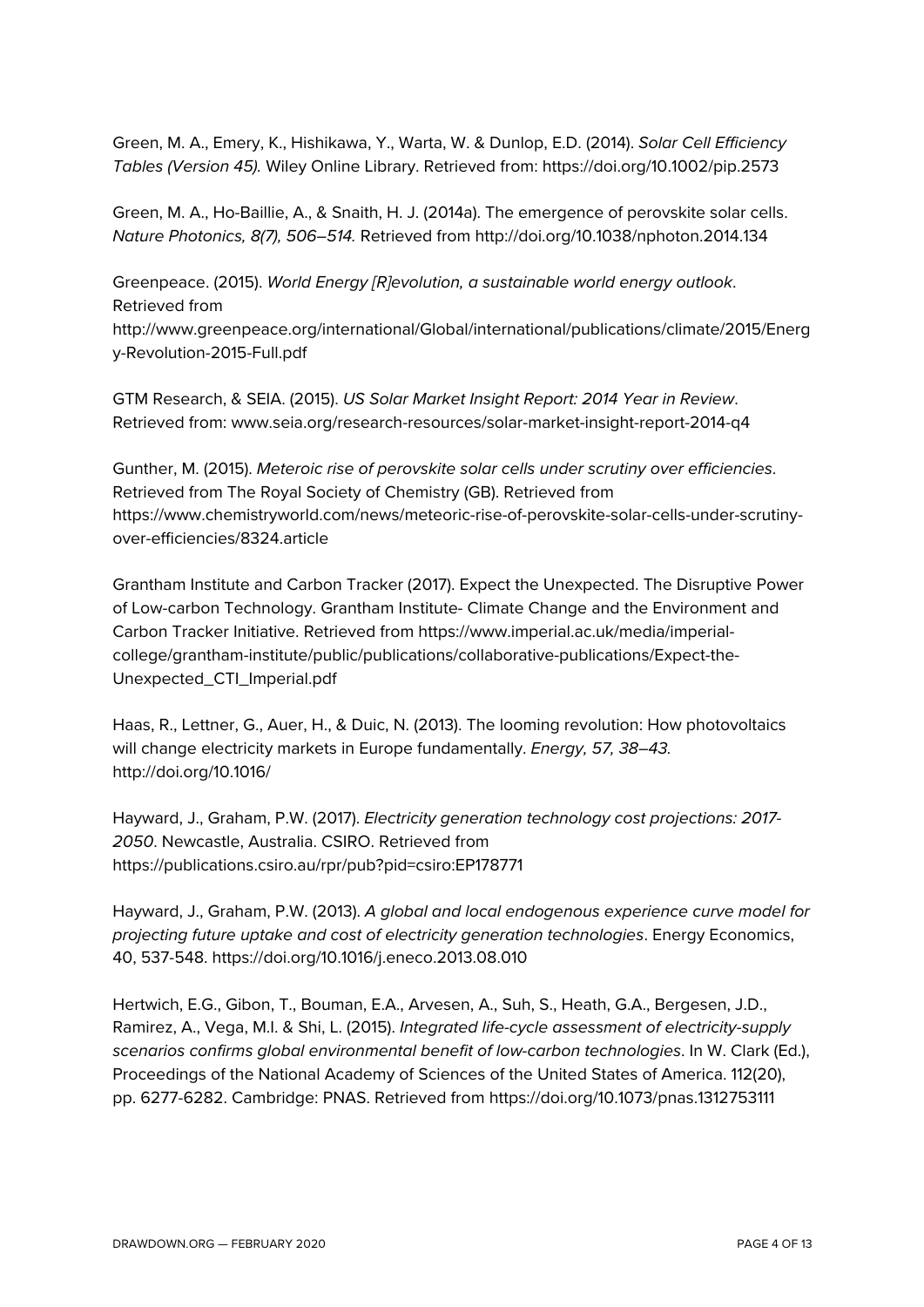Hondo, H. (2005). Life cycle GHG emission analysis of power generation systems: Japanese case. *Energy 30 - 2042–2056.* Retrieved from http://www.univie.ac.at/photovoltaik/umwelt/LCA\_japanstudy.pdf

Hou, G., Sun, H., Jiang, Z., Pan, Z., Wang, Y., Zhang, X., Zhao, Y. & Yao, Q. (2016). Life cycle assessment of grid-connected photovoltaic power generation from crystalline silicon solar modules in China. *Applied Energy, 164, 882–890.* http://doi.org/10.1016/j.apenergy.2015.11.023

Hsu, D., O'Donoughue, P., Fthenakis, V., Heath, G. A., Kim, H. C., Sawyer, P., Choi, J.K. & Turney, D. E. (2012). Life cycle greenhouse gas emissions of crystalline silicon photovoltaic electricity generation: systematic review and harmonization. *Journal of Industrial Ecology, 16, S122–S135.* http://doi.org/10.1111/j.1530-9290.2011.00439.x

Ibn-Mohammed. T., Koh, S.C.L., Reaney, I.M., Acquaye, A., Schileo, G., Mustapha, K.B. & Greenough, R. (2017). Perovskite solar cells: An integrated hybrid lifecycle assessment and review in comparison with other photovoltaic technologies. *Renewable and Sustainable Energy Reviews, 1321–1344.* doi:doi.org/10.1016/j.rser.2017.05.095

IEA and NEA (2010). *Projected Costs of Generating Electricity – edition 2010*. Organisation for Economic Co-operation and Development - International Energy Agency and Nuclear Energy Agency. France. Retrieved from

http://www.worldenergyoutlook.org/media/weowebsite/energymodel/ProjectedCostsofGener atingElectricity2010.pdf

IEA and NEA (2015). *Projected Costs of Generating Electricity – edition 2015.* Organisation for Economic Co-operation and Development - International Energy Agency and Nuclear Energy Agency. France. Retrieved from https://www.oecd-nea.org/ndd/pubs/2015/7057-proj-costselectricity-2015.pdf

IEA ETSAP. (2010). *Technology Brief E02 - Gas-fired Power*. Paris: International Energy Agency Energy Technology Systems Analysis Programme. Retrieved from http://www.ieaetsap.org/web/e-techds/pdf/e02-gas\_fired\_power-gs-ad-gct.pdf

IEA PVPS. (2015a). *A Snapshot of Global PV (1992-2014).* Paris: International Energy Agency Photovoltaic Power Systems Programme. Retrieved from http://www.ieapvps.org/fileadmin/dam/public

IEA PVPS. (2015b). *Trends 2015 in Photovoltaic Applications (No. IEA-PVPS T1-27:2015).* Paris: International Energy Agency Photovoltaic Power Systems Programme. Retrieved from http://www.iea-pvps.org/fileadmin/dam/public/report/national/IEA-PVPS\_-\_Trends\_2015\_- \_MedRes.pdf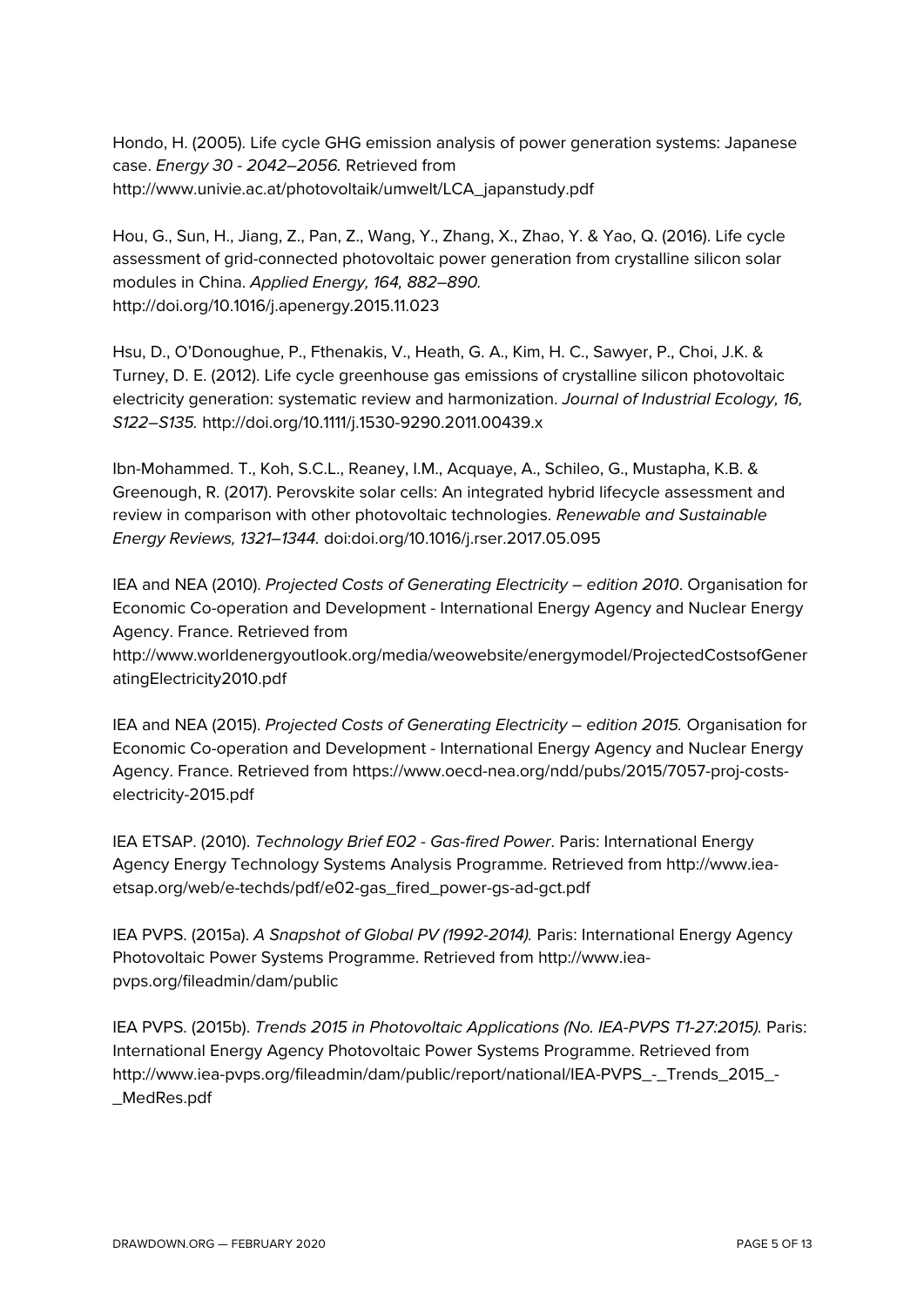IEA PVPS. (2015c). *Life Cycle Inventories and Life Cycle Assessments of Photovoltaic Systems*. Paris: International Energy Agency Photovoltaic Power Systems Programme. Retrieved from https://www.iea.org/renewables2018/.

IEA PVPS. (2016). *Snapshot of global photovoltaic markets 2015*. International Energy Agency Photovoltaic Power Systems Programme. Retrieved from http://www.ieapvps.org/fileadmin/dam/public/

IEA PVPS. (2017). *Trends 2016 in Photovoltaic Applications : Survey report of selected countries between 1992 and 2015*. Paris: International Energy Agency Photovoltaic Power Systems Programme. Retrieved from https://www.cansia.ca/uploads/7/2/5/1/72513707/iea\_pvps\_trends\_2016.pdf

IEA PVPS. (2018). *Trends 2018 in Photovoltaic Applications : Survey report of selected IEA countries between 1992 and 2017*. Paris: International Energy Agency Photovoltaic Power Systems Programme.

IEA PVPS. (2018a). *2018: Snapshot of Global Photovoltaic Markets*. Paris: International Energy Agency Photovoltaic Power Systems Programme.

IEA. (2010). *Technology Roadmap: Solar Photovoltaic Energy 2010*. International Energy Agency. Paris, France. Retrieved from http.://www.iea.org/media/freepublications/technologyroadmaps/solar/

IEA. (2012a). *Technology Roadmap: High-Efficiency, Low-Emissions Coal-Fired Power Generation*. International Energy Agency. Paris, France. Retrieved from http://environmentportal.in/files/file/

IEA. (2012b). *Energy Technology Perspectives 2012 – Pathways to a Clean Energy System*. International Energy Agency. Paris, France. Retrieved from http://www.iea.org/publications/freepublications/publication/ETP2012\_free.pdf

IEA. (2014). *Projected Costs of Generating Electricity – edition 2010*. Organisation for Economic Co-operation and Development - International Energy Agency and Nuclear Energy Agency. France. Retrieved from http://www.worldenergyoutlook.org/media/weowebsite/energymodel.

IEA. (2014a). *Technology Roadmap: Solar Photovoltaic Energy*. International Energy Agency. Paris, France. Retrieved from http://www.iea.org/publications/freepublications/publication/TechnologyRoadmapSolarPhotov oltaicEnergy\_2014edition.pdf.

IEA. (2014b). *Energy Technology Perspectives 2014 - Harnessing Electricity's Potential*. International Energy Agency. Paris, France. Retrieved from http://www.iea.org/etp/etp2014/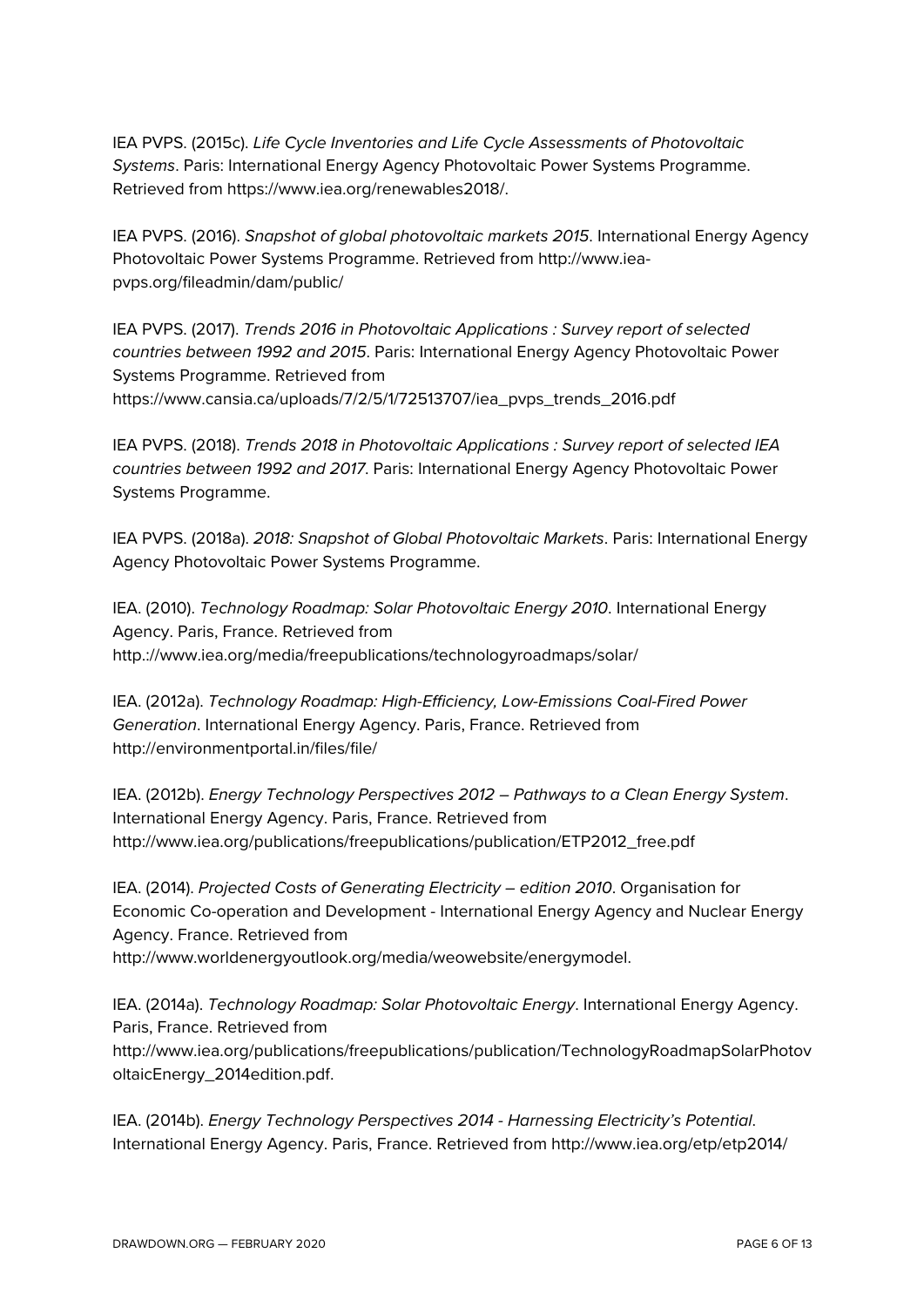IEA. (2016a). *Energy Prices and Taxes – Third quarter 2016*. Quarterly Statistics. International Energy Agency. Paris, France.

IEA. (2016b). *Energy Technology Perspectives 2016 - Towards Sustainable Urban Energy Systems*. International Energy Agency. Paris, France. Retrieved from http://www.iea.org/etp/etp2016/

IEA. (2017). *Energy Technology Perspectives 2017 - Catalysing energy technology transformations*. International Energy Agency. Paris, France. Retrieved from : https://www.iea.org/etp2017/.

IEA. (2018a). *World Energy Outlook 2018*. International Energy Agency. Paris, France. Retrieved from : https://www.iea.org/weo/

IEA. (2018b). *TRENDS 2018: Snapshot of Global Photovoltaic markets*. International Energy Agency. Paris, France.

IEA. (2018c). *Renewables 2018*. International Energy Agency. Paris, France. Retrieved from: https://www.iea.org/renewables2018/

IEA (2019). Energy Prices and Taxes – Quarterly Statistics – First Quarter 2019. International Energy Agency. OECD/IEA, Paris.

IEEJ. (2018). *IEEJ Outlook 2019 – Energy transition and a thorny oath for 3E challenges.* The Institute of Energy Economics Japan. Available at: https://eneken.ieej.or.jp/data/8122.pdf

IPCC. (2012*). Special Report on Renewable Energy Sources and Climate Change Mitigation (SRREN)*. New York, NY: Cambridge University Press. Retrieved from http://www.ipcc.ch/report/srren/

IPCC. (2014*). Climate Change 2014: Mitigation of Climate Change. Contribution of Working Group III to the Fifth Assessment Report of the Intergovernmental Panel on Climate Change* [Edenhofer, O., R. Pichs-Madruga, Y. Sokona, E. Farahani, S. Kadner, K. Seyboth, A. Adler, I. Baum, S. Brunner, P. Eickemeier, B. Kriemann, J. Savolainen, S. Schlömer, C. von Stechow, T. Zwickel and J.C. Minx (eds.)]. Cambridge University Press, Cambridge, United Kingdom and New York, NY, USA Retrieved from: https://www.ipcc.ch/pdf/assessmentreport/ar5/wg3/ipcc\_wg3\_ar5\_full.pdf

IRENA. (2015). *Renewable Power Generation Costs in 2014.* International Renewable Energy Agency, Abu Dhabi. Retreived on 10 November 2018 from https://www.irena.org/publications/2015/Jan/Renewable-Power-Generation-Costs-in-2014.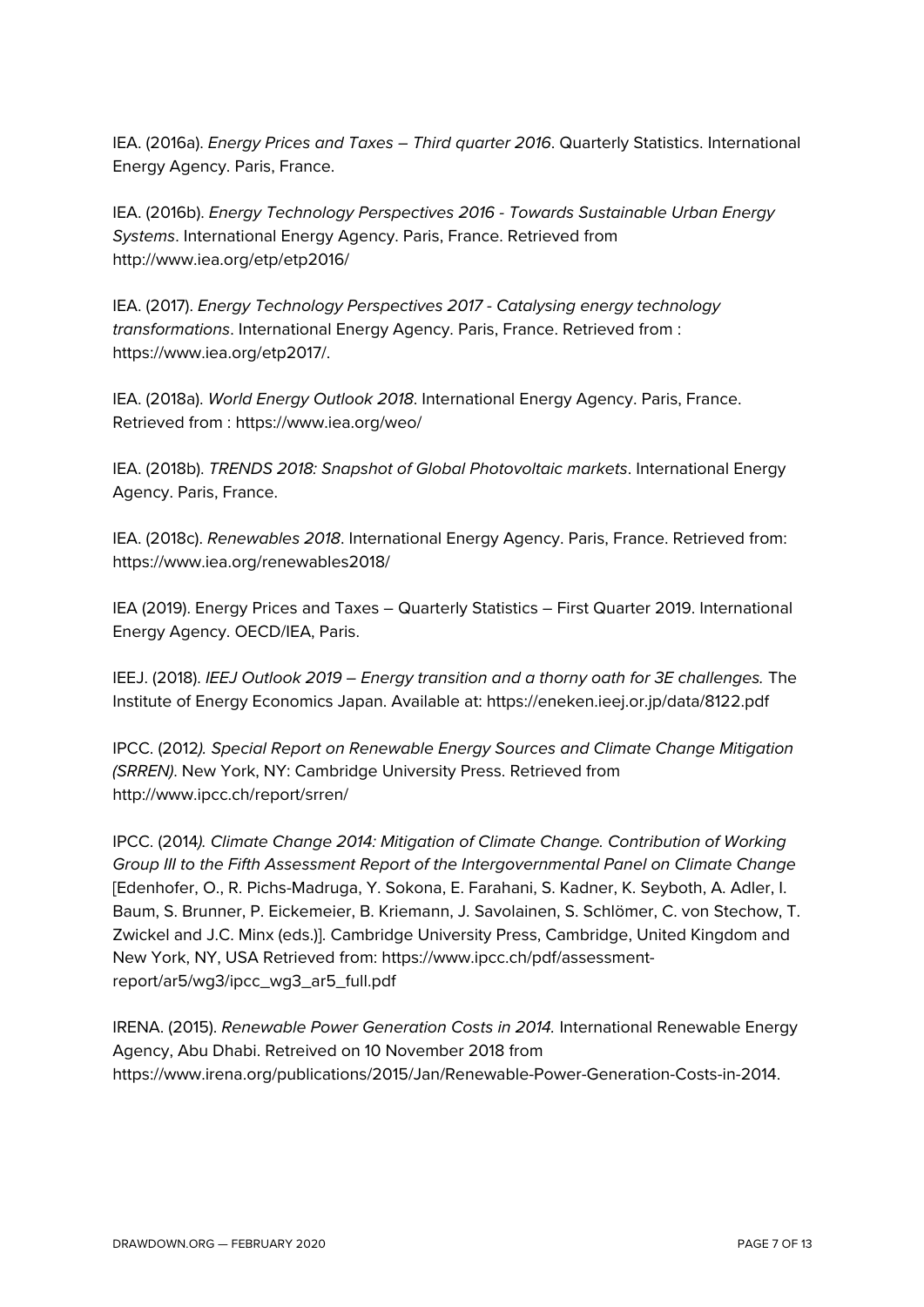IRENA. (2016). *The Power to Change: Solar and Wind Cost Reduction Potential to 2025*. International Renewable Energy Agency, Abu Dhabi. Retrieved on 20 November 2018 from https://www.irena.org/publications/2016/Jun/The-Power-to-Change-Solar-and-Wind-Cost-Reduction-Potential-to-2025.

IRENA. (2016a). *Renewable Energy Statistics 2016*. International Renewable Energy Agency, Abu Dhabi. Retrieved from

http://www.irena.org/DocumentDownloads/Publications/IRENA\_RE\_Capacity\_Statistics\_2016. pdf

IRENA. (2017). *IRENA: Cost and Competitiveness Indicators: Rooftop Solar PV*. International Renewable Energy Agency, Abu Dhabi.

IRENA. (2018). *Renewable Energy Statistics 2018;* International Renewable Energy Agency, Abu Dhabi. Retrieved on 15 November 2018 from https://www.irena.org/publications/2018/Jul/Renewable-Energy-Statistics-2018.

IRENA. (2018a). *Global Trends in Renewable Energy Costs*. International Renewable Energy Agency, Abu Dhabi

IRENA. (2018b). *Renewable Power Generation Costs in 2017*; International Renewable Energy Agency, Abu Dhabi. Retrieved on 25 November 2018 from https://www.irena.org/publications/2018/Jan/Renewable-power-generation-costs-in-2017.

IRENA. (2018c). *Renewable Energy Topic; featured Dashboard.* International Renewable Energy Agency, Abu Dhabi. Retrieved from http://resourceirena.irena.org/gateway/dashboard/

IRENA. (2018d). *Global Energy Transformation: A Roadmap to 2050.* International Renewable Energy Agency, Abu Dhabi. Retrieved on 15 November 2018 from https://www.irena.org/- /media/Files/IRENA/Agency/Publication/2018/Apr/IRENA\_Report\_GET\_2018.pdf.

IRENA. (2019). *Global energy transformation:* The REmap transition pathway (Background report to 2019 edition), International Renewable Energy Agency, Abu Dhabi.

ITRPV. (2015). *International Technology Roadmap for Photovoltaic: 2014 Results.* International Technology Roadmap for Photovoltaics (PV). Retrieved from http://www.itrpv.net/Reports/Downloads/

ITRPV. (2016). *International Technology Roadmap for Photovoltaics: 2015 Results* (pp. 40–41). International Technology Roadmap for Photovoltaics (PV). Retrieved from http://www.itrpv.net/Reports/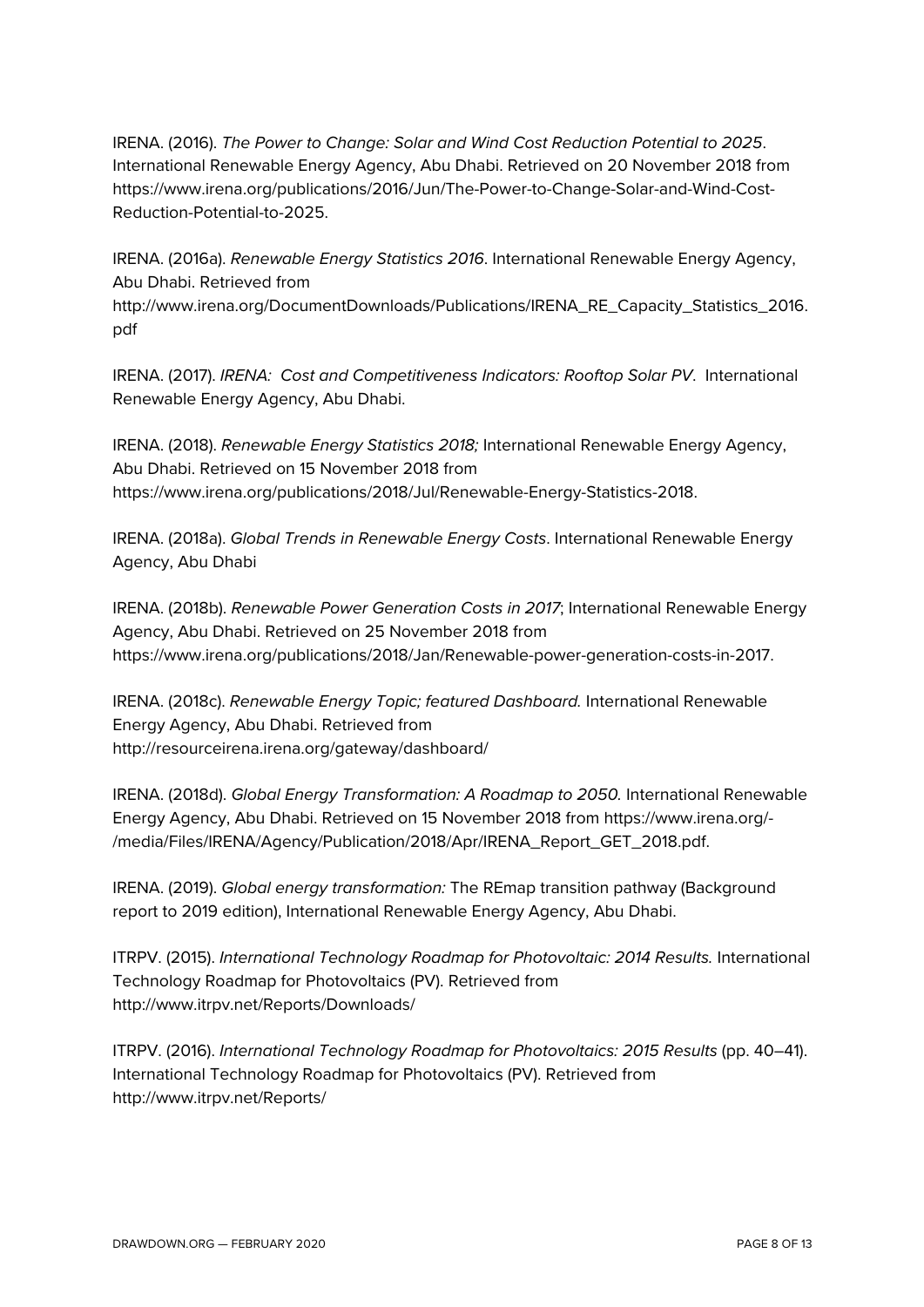ITRPV. (2017). *International technology Roadmap for Photovoltaic : Results 2017 including maturity report 2017.* VDMAe.V. Frankfurt. Retrieved from http://www.itrpv.net/Reports/Downloads/

ITRPV. (2018). *International technology roadmap for Photovoltaic : Results 2018*. VDMAe.V. Frankfurt. Retrieved from http://www.itrpv.net/Reports/Downloads/

## j.energy.2013.04.034

Kim, H. C., Fthenakis, V., Choi, J.-K., & Turney, D. E. (2012). Life Cycle Greenhouse Gas Emissions of Thin-film Photovoltaic Electricity Generation: Systematic Review and Harmonization. *Journal of Industrial Ecology, 16, S110–S121.* http://doi.org/10.1111/j.1530- 9290.2011.00423.x.

Kriegler, E., Riahi, K., Bauer, N., Schwanitz, V. J., Petermann, N., Bosetti, V., … Edenhofer, O. (2015). Making or breaking climate targets: The AMPERE study on staged accession scenarios for climate policy. *Technological Forecasting and Social Change,* 90, 24–44. http://doi.org/10.1016/j.techfore.2013.09.021

Lazard. (2015). *Lazard's Levelized Cost of Energy Analysis – Version 9.0*. New York: Lazard. Retrieved from https://www.lazard.com/media/2390/lazards-levelized-cost-of-energy-analysis-90.pdf

Lazard. (2016). *Lazard's Levelized Cost of Energy Analysis - Version 10.0*; New York: Lazard. Retrieved on 10 November 2018 from https://www.lazard.com/media/438038/levelized-costof-energy-v100.pdf..

Lazard. (2017). *Lazard's Levelized Cost of Energy Analysis - Version 11.0*; New York: Lazard. Retrieved on 11 November 2018 from https://www.lazard.com/media/450337/lazard-levelizedcost-of-energy-version-110.pdf.

Lazard. (2018). *Lazard's Levelized Cost of Energy Analysis - Version 12.0*; New York: Lazard. Retrieved from : https://www.lazard.com/media/450773/lazards-levelized-cost-of-energyversion-120-vfinal.pdf

Leun, K. v. d. (2018*). Solar PV shows a record learning rate.* Rapidshift. Retrieved from http://www.rapidshift.net/category/solar/

Lo, C. (2014). *Power plant O&M: how does the industry stack up on cost*? Retrieved July 30, 2016, from: http://www.power-technology.com/features/featurepower-plant-om-how-does-theindustry-stack-up-on-cost-4417756/

Masanet, E, Chag, Y., Gopal, A., Larsen, P., Morrow III, W., Sathre, R., Shehabi, A. & Zhai, P. (2013). Life cycle assessment of electric power systems. *Annual Review of Environmental Resources, 38:107–36.* Doi: 10.1146/annurev-environ-010710-100408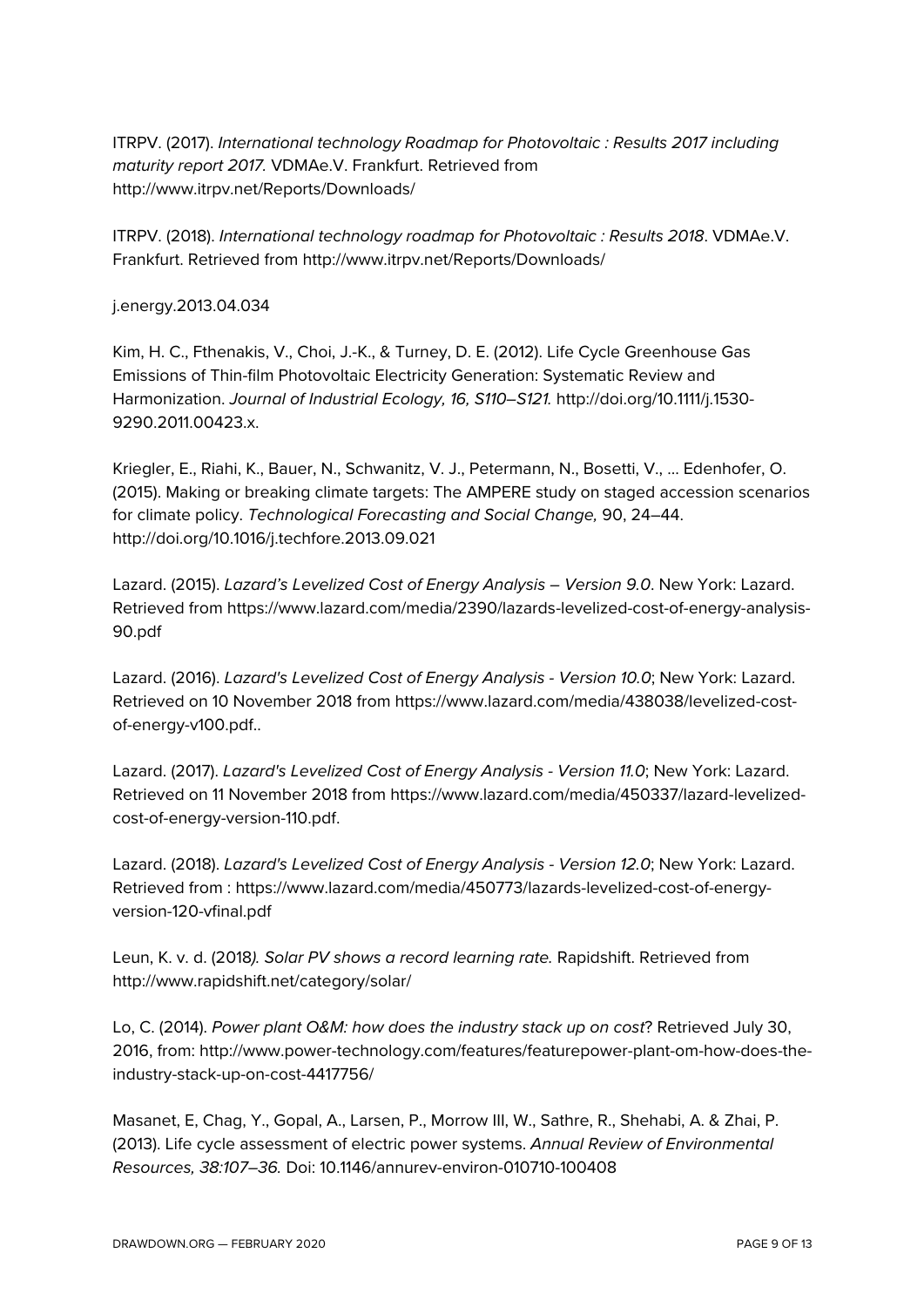MIT. (2015). *The future of solar energy: an interdisciplinary MIT study*. Retrieved from http://energy.mit.edu/publication/future-solar-energy/

MNRE. (2016). *Solar-Park-Guidelines*. Retrieved from www.mnre.gov.in: https://mnre.gov.in/file-manager/UserFiles/Solar-Park-Guidelines.pdf

Newbery D. (2017). *How to judge whether supporting solar PV is justified*. Cambridge Working Paper Economics. University of Cambridge. Retrieved from: http://www.econ.cam.ac.uk/research-files/repec/cam/pdf/cwpe1715.pdf

Nikolakakis, T. & Fthenakis, V. (2011). The optimum mix of electricity from wind- and solarsources in conventional power systems: Evaluating the case for New York State. *Energy Policy, 39(11), 6972–6980*

Nils, M. & Tedin, H.O.(2016). *Greenhouse Gas Emissions and Energy Payback Time for multiand mono-Si Photovoltaic Systems -* A Study on Solar Energy from Photovoltaic Systems Located in Sweden. LUP Student papers. Retrieved from: http://lup.lub.lu.se/luur/download?func=downloadFile&recordOId=8879209&fileOId=8879218

NREL (2016a). *On the Path to Sunshot : The role of Advancements in Solar Photovoltaic Efficiency, Reliability and Costs*. National Renewable Energy Laboratory, US DOE. Golden.

NREL. (2013). *Solar energy and capacity value.* National Renewable Energy Laboratory. Retrieved from http://www.nrel.gov/docs/fy13osti/57582.pdf

NREL. (2016*). Research Cell Efficiency Records*. Retrieved July 20, 2016, from http://www.nrel.gov/ncpv/

NREL. (2017). *SPV O & M Cost Model and Cost Reduction*. National Renewable Energy Laboratory, US DOE. Golden.

NREL. (2017a)( September 12). *NREL Report Shows Utility-Scale Solar PV System Cost Fell Nearly 30% Last Year*. NREL News. National Renewable Energy Laboratory, US DOE. Golden. Retrieved November 20, 2018, from https://www.nrel.gov/news/press/2017/nrel-report-utilityscale-solar-pv-system-cost-fell-last-year.html

NREL. (2017b*). US Solar Photovoltaic System Cost Benchmark : Q1 2017*. National Renewable Energy Laboratory, US DOE. Golden

NREL. (2018). *Annual Technology Baseline*. National Renewable Energy Laboratory, US DOE. Golden . Retrieved from: https://atb.nrel.gov/

Nugent, D. & Sovacool, B.K.(2014). Assessing the lifecycle greenhouse gas emissions from solar PV and wind energy: A critical meta-survey. *Energy Policy. pp. 229-244.*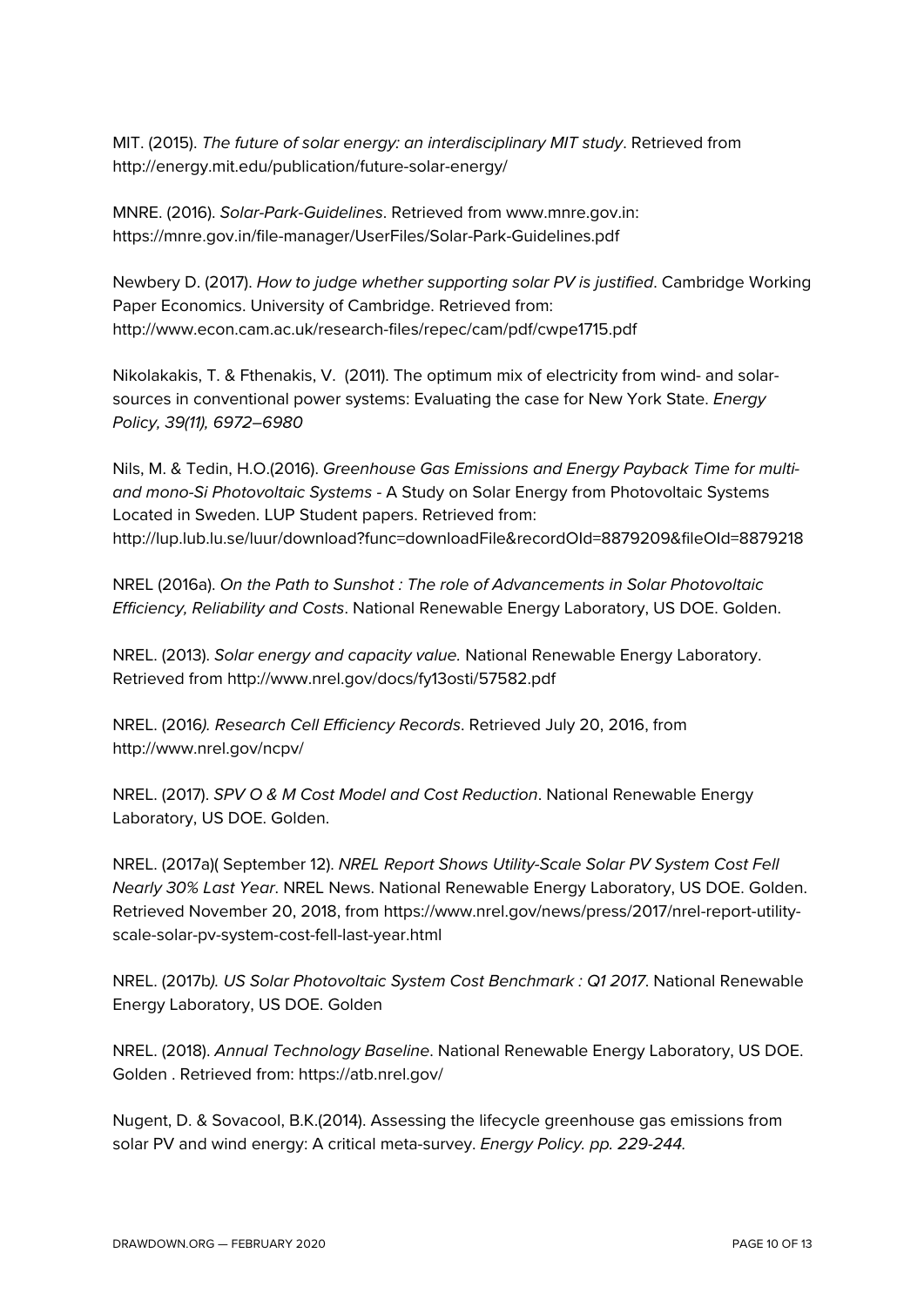Pacca, S., Sivaraman, D & Keoleian, G.A. (2007). Parameters affecting the life cycle performance of PV technologies and systems. *Energy Policy, 3316-3326.*

Perlin, J. (2004). *The Silicon solar cell turns 50*. National Renewable Energy Laboratory, Golden, CO (US). Retrieved from https://www.nrel.gov/docs/fy04osti/33947.pdf

Philipps, D. et al. (2015). *Photovoltaics Report 47*. Fraunhofer Institute for Solar Energy Systems ISE, Freiburg.

Quandl. (2016). *Coal prices and charts*. Retrieved July 31, 2016, from: https://www.quandl.com/collections/markets/coal

Ram M., Bogdanov D., Aghahosseini A., Gulagi A., Oyewo A.S., Child M., Caldera U., Sadovskaia K., Farfan J., Barbosa LSNS., Fasihi M., Khalili S., Dalheimer B.,Gruber G., Traber T., De Caluwe F., Fell H.-J., Breyer C. (2019). *Global Energy System based on 100% Renewable Energy –Power, Heat, Transport and Desalination Sectors.* Study by Lappeenranta University of Technology and Energy Watch Group, Lappeenranta, Berlin, March 2019. Retrieved from: http://energywatchgroup.org/wpcontent/uploads/EWG\_LUT\_100RE\_All\_Sectors\_Global\_Report\_2019.pdf

Ram M., Bogdanov, D., Aghahosseiniu, A., Oyewo, A.S., Gulagi, A., Child, M., Fell, H.K., Breyer, C. (2017). Global Energy System based on 100% Renewable Energy – Power Sector., Study by Lappeenranta University of Technology and Energy Watch Group. Lappeenranta, Berlin, November 2017.

Raugei, M., Fullana-i-Palmer, P., & Fthenakis, V. (2012). The energy return on energy investment (EROI) of photovoltaics: Methodology and comparisons with fossil fuel life cycles. *Energy Policy, 45, 576–582.* http://doi.org/10.1016/j.enpol.2012.03.008

REN21. (2015). *Renewables 2015: Global Status Report*. Paris: REN21 Secretariat. Retrieved from http://www.ren21.net/wp-content/uploads/2015/07/REN12- GSR2015\_Onlinebook\_low1.pdf

REN21. (2016). *Renewables 2016: Global Status Report*. Paris: REN21 Secretariat. Retrieved from http://www.ren21.net/wp-content/uploads/2016/06/GSR\_2016\_Full\_Report\_REN21.pdf

REN21. (2018). *Renewables 2018: Global Status Report*. Renewable Energy Policy Network for the 21st Century Paris.

report/PICS/IEA-PVPS\_-\_\_A\_Snapshot\_of\_Global\_PV\_-\_1992-2015\_-\_Final\_2\_02.pdf

Rhyne, I., Klein, J. (2014). Estimated Cost of New Renewable and Fossil generation in California. California Energy Commission. Draft Staff Report. Retrieved from http://www.energy.ca.gov/2014publications/CEC-200-2014-003/CEC-200-2014-003-SD.pdf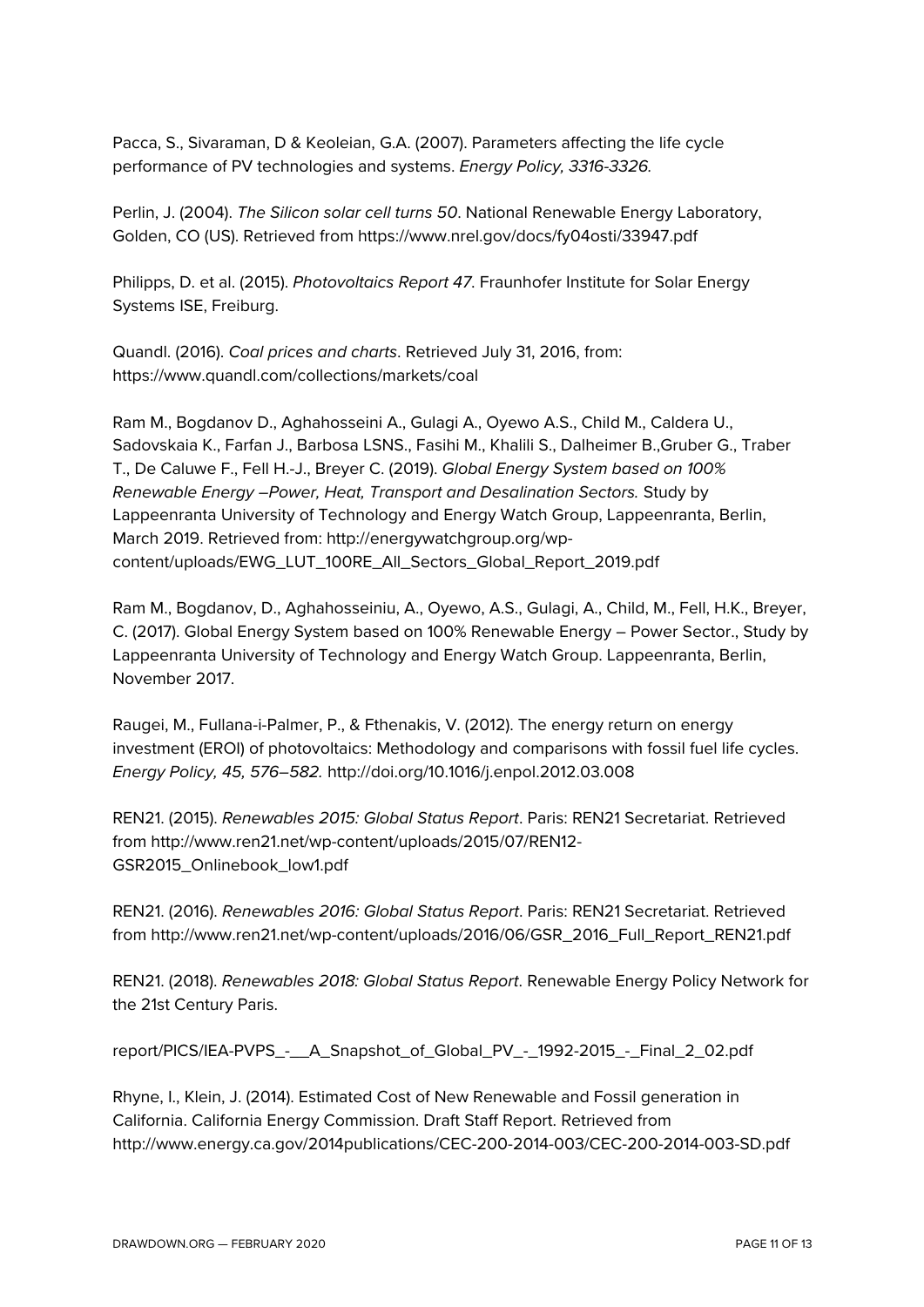Schmidt T. S., R. Born, and M. Schneider (2012). Assessing the costs of photovoltaic and wind power in six developing countries. *Nature Climate Change 2, 548 – 553.*

Seel, J., Barbose, G., & Wiser, R. (2013). *Why are residential PV prices in Germany so much lower than in the United States. A Scoping Analysis Note for the February*. Retrieved from http://energy.gov/sites/prod/files/2014/01/f6/sunshot\_webinar\_20130226.pdf

Shell. (2018). *Shell Scenarios - Sky: Meeting the goals of the Paris Agreement*. Shell. Houston. Retrieved from : www.shell.com/skyscenario

SolarGIS. (2018). *Maps of Global horizontal irradiation (GHI)*. Retrieved from: http://solargis.info/doc/free-solar-radiation-maps-GHI

SolarPower Europe. (2015). *Global Market Outlook for Solar Power 2015-2019*. SolarPower Europe. Retrieved from: http://resources.solarbusinesshub.com/images/reports/104.pdf

Sussams, L. et al (2017). *Expect the Unexpected : the Disruptive Power of Low-carbon Technology*. London: Carbon Tracker Initiative.

Teske, S., Sawyer, S. & Schafer, O. (2015). energy [R]evolution : *A sustainable world energy outlook 2015; 100% Renewable Energy for All*. Brussels: Greenpeace.

Thomas Nikolakakis, & Vasilis Fthenakis. (2011). *The optimum mix of electricity from wind- and solar-sources in conventional power systems: Evaluating the case for New York State*. Energy Policy, 39(11), 6972–6980.

Tour, A. de la, Meniere, Y. & Glachant, M. (2013). *What cost for photovoltaic modules in 2020 ? Lessons from experience curve models.* Working paper 13-ME-03. MINES ParisTech, HAL,Paris. Retrieved from :

https://www.researchgate.net/publication/273698183\_What\_cost\_for\_photovoltaic\_What\_cos t\_for\_photovoltaic\_modules\_in\_2020\_Lessons\_from\_experience\_curve\_models

Tsao, J., Lewis, N., & Crabtree, G. (2006). *Solar FAQs.* US Department of Energy, Office of Basic Energy Science. Retrieved from Solar FAQs : https://www.sandia.gov/~jytsao/Solar%20FAQs.pdf

US Energy Information Administration. (2015). *Updated capital cost estimates for utility scale electricity generating plants.* Washington: U.S. Energy Information Administration. Retrieved from: http://www.eia.gov/forecasts/capitalcost/

US Energy Information Administration. (2018, November 25). US Energy Information Administration : Independent Statistics and Analysis. Retrieved from: *Frequently Asked Questions : General Energy:* https://www.eia.gov/tools/faqs/